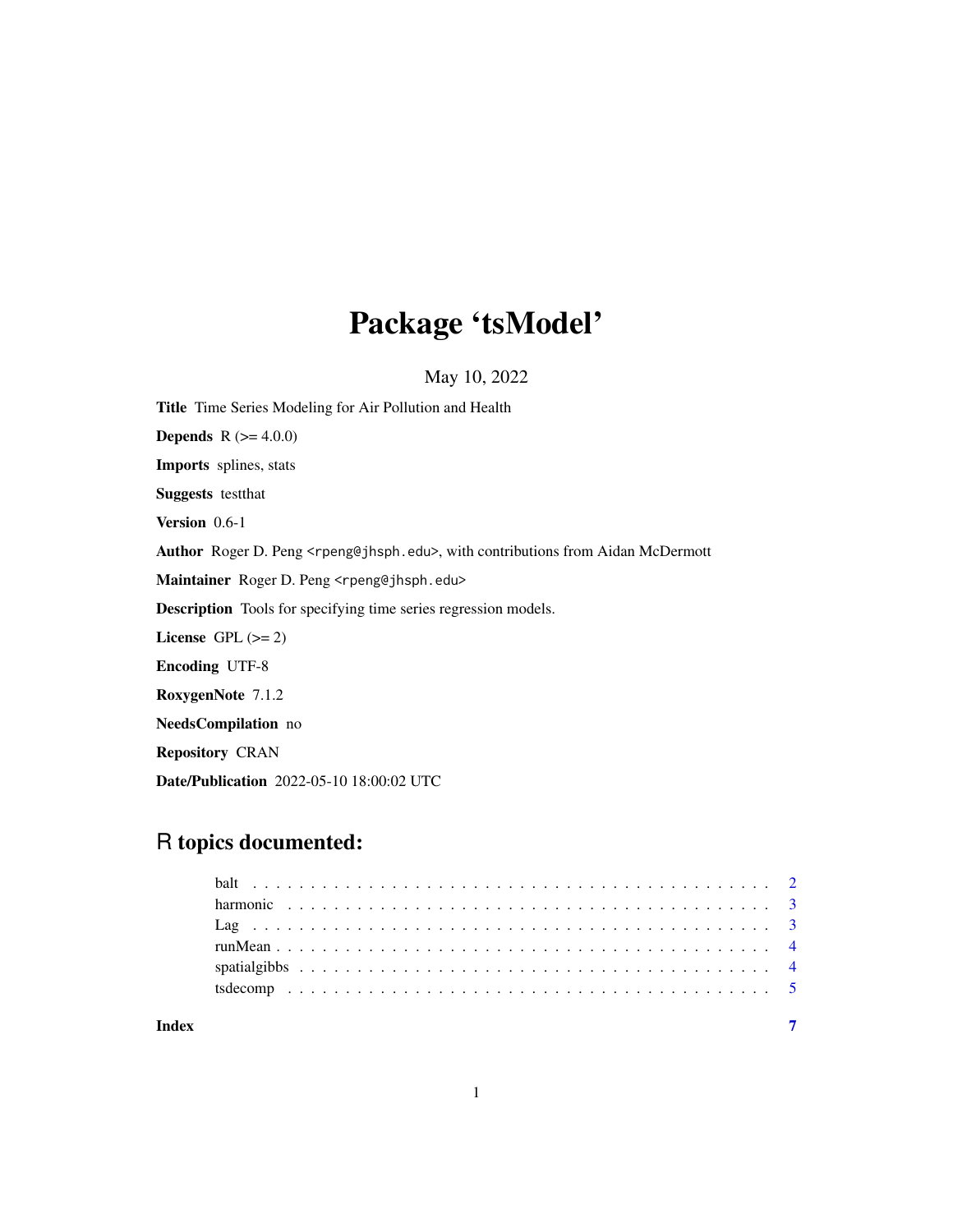#### <span id="page-1-0"></span>Description

Mortality, air pollution, and weather data for Baltimore City, Maryland, USA, 1987–2000.

#### Usage

data(balt)

#### Format

A data frame with 15342 observations on the following 20 variables.

#### Details

cvd daily counts of deaths from cardiovascular disease death daily counts of deaths from all causes excluding accident resp daily counts of deaths from respiratory disease tmpd daily average temperature (Fahrenheit) rmtmpd daily running mean of temperature for lags 1–3 dptp daily average dew point temperature rmdptp daily running mean of dew point temperature for lags 1–3 time day/time indicator date date agecat a factor with levels under65 65to74 75p dow a factor with levels Sunday Monday Tuesday Wednesday Thursday Friday Saturday pm10tmean daily detrended PM10 l1pm10tmean lag 1 PM10 l2pm10tmean lag 2 PM10 l3pm10tmean lag 3 PM10 l4pm10tmean lag 4 PM10 l5pm10tmean lag 5 PM10 l6pm10tmean lag 6 PM10 l7pm10tmean lag 7 PM10 Age2Ind indicator for age category 2 (65 to 74)

Age3Ind indicator for age category 3 (75 and above)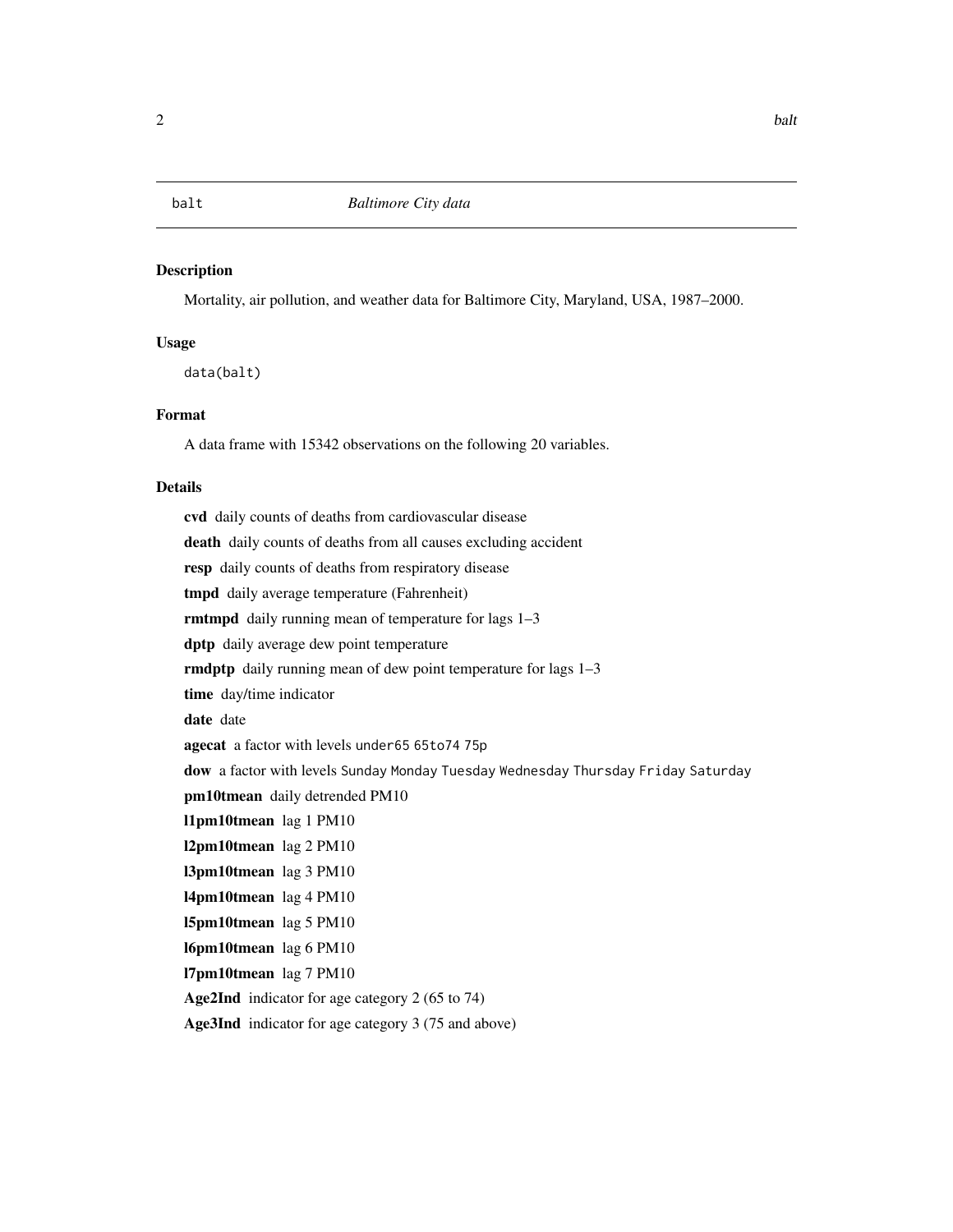<span id="page-2-0"></span>

#### Description

Create a matrix of sine and cosine basis vectors

#### Usage

harmonic(x, nfreq, period, intercept = FALSE)

#### Arguments

| X         | a numeric vector                            |
|-----------|---------------------------------------------|
| nfreq     | number of sine/cosine pairs to include      |
| period    | the period                                  |
| intercept | should basis matrix include a column of 1s? |

#### Lag *Create Lagged Variables*

#### Description

Create a matrix of lagged variables

#### Usage

 $Lag(v, k, group = NULL)$ 

#### Arguments

|       | a numeric vector                                              |
|-------|---------------------------------------------------------------|
| k     | an integer vector giving lag numbers                          |
| group | a factor or a list of factors defining groups of observations |

#### Examples

```
## Ten day "time series"
x \leftarrow \text{norm}(10)## Lag 1 of `x'
Lag(x, 1)
## Lag 0, 1, and 2 of `x'
Lag(x, 0:2)
```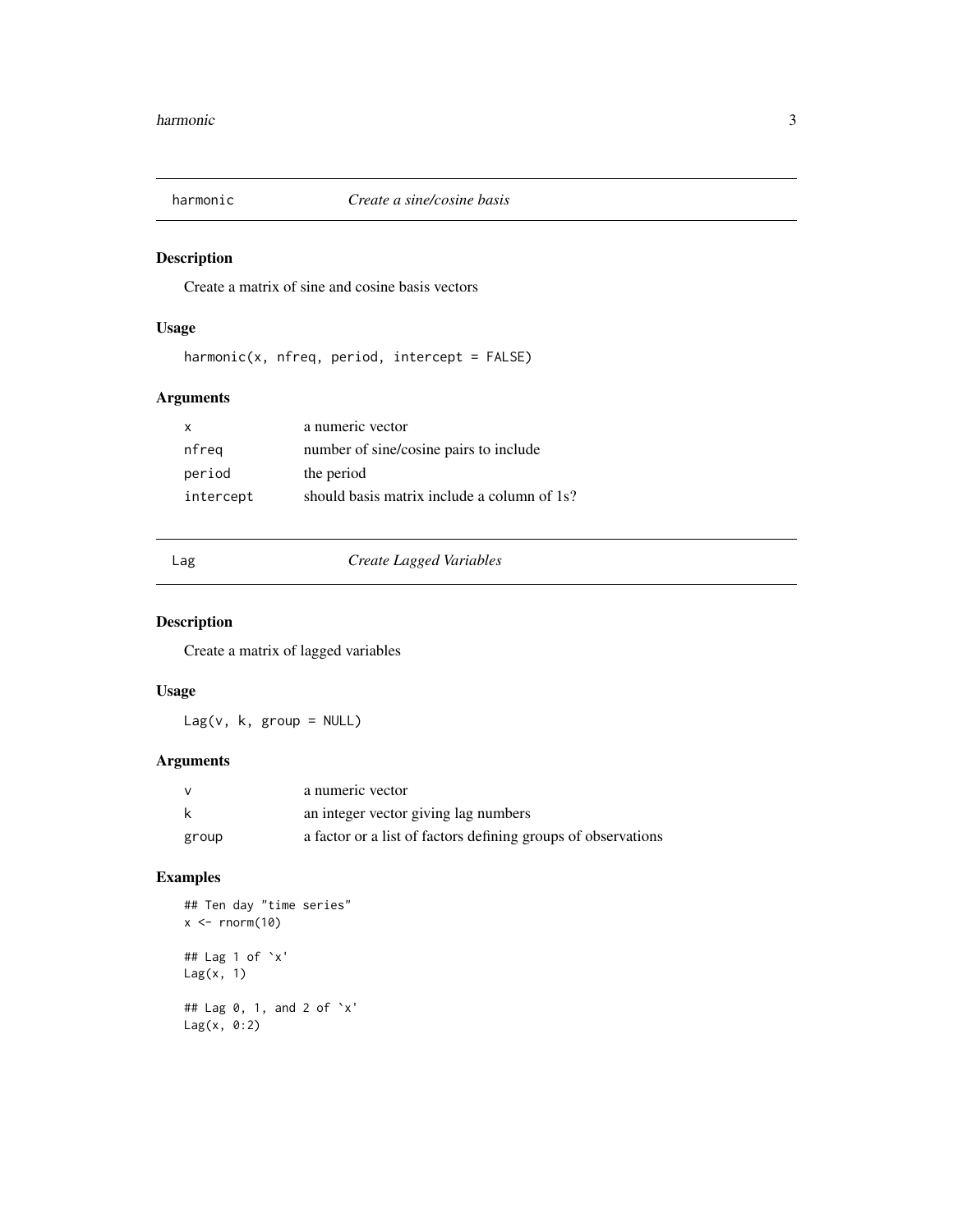<span id="page-3-0"></span>

#### Description

Compute the running mean of a vector

#### Usage

 $runMean(v, lags = 0, group = NULL, filter = NULL)$ 

### Arguments

| v      | a numeric vector                                              |
|--------|---------------------------------------------------------------|
| lags   | an integer vector giving lag numbers                          |
| group  | a factor or a list of factors defining groups of observations |
| filter | a vector specifying a linear filter                           |

#### Examples

## Ten day "time series"  $x \leftarrow \text{norm}(10)$ ## Running mean of lag 0, 1, and 2 runMean(x, 0:2)

spatialgibbs *Fit Hierarchical Model with Spatial Covariance*

#### Description

This function fits a Normal hierarchical model with a spatial covariance structure via MCMC.

#### Usage

```
spatialgibbs(
 b,
  v,
  x,
  y,
 phi = 0.1,
  scale = 1,
 maxiter = 1000,burn = 500,
 a0 = 10,
 b0 = 1e+05\mathcal{E}
```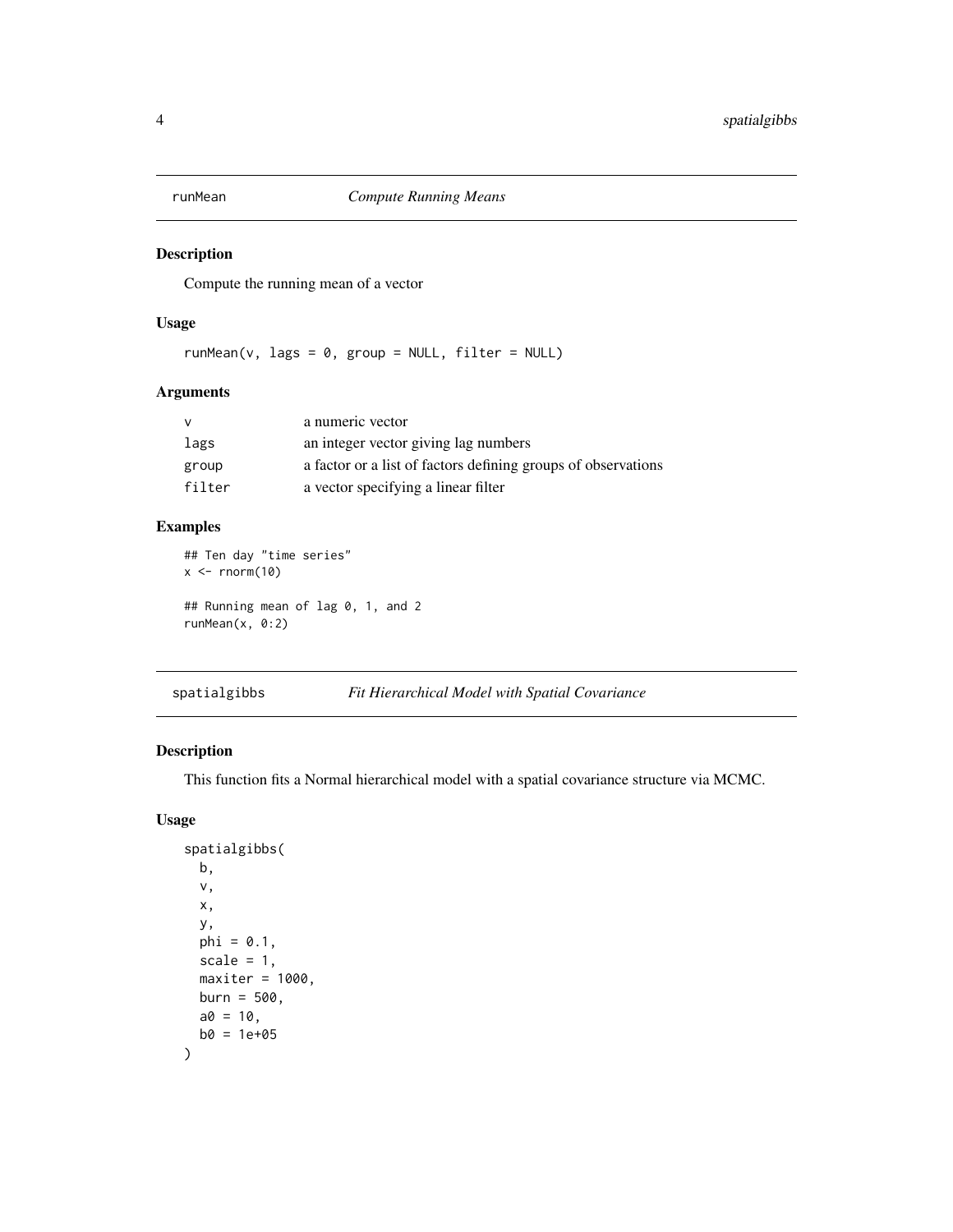#### <span id="page-4-0"></span>tsdecomp<sub>5</sub> to the set of the set of the set of the set of the set of the set of the set of the set of the set of the set of the set of the set of the set of the set of the set of the set of the set of the set of the set o

#### Arguments

| b            | a vector of regression coefficients                                       |
|--------------|---------------------------------------------------------------------------|
| $\mathsf{v}$ | a vector of regression coefficient variances                              |
| $\mathsf{x}$ | a vector of x-coordinates                                                 |
| y            | a vector of y-coordinates                                                 |
| phi          | scale parameter for exponential covariance function                       |
| scale        | scaling parameter for the prior variance of the national average estimate |
| maxiter      | maximum number of iterations in the Gibbs sampler                         |
| burn         | number of iterations to discard                                           |
| a0           | parameter for Gamma prior on heterogeneity variance                       |
| b0           | parameter for Gamma prior on heterogeneity variance                       |

#### Details

This function is used to produce pooled national average estimates of air pollution risks taking into account potential spatial correlation between the risks. The function uses a Markov chain Monte Carlo sampler to produce the posterior distribution of the national average estimate and the heterogeneity variance. See the reference below for more details.

#### Author(s)

Roger D. Peng <rpeng@jhsph.edu>

#### References

Peng RD, Dominic F (2008). *Statistical Methods for Environmental Epidemiology in R: A Case Study in Air Pollution and Health*, Springer.

tsdecomp *Time Scale Decomposition*

#### Description

Decompose a vector into frequency components

#### Usage

```
tsdecomp(x, breaks)
```
#### Arguments

| x.     | a numeric vector with no missing data                                                                                                                                                                                                                                  |
|--------|------------------------------------------------------------------------------------------------------------------------------------------------------------------------------------------------------------------------------------------------------------------------|
| breaks | a numeric constant or a vector of break points into which x should be broken. If<br>breaks is a constant then x will be broken into that number of frequencies. This<br>argument is passed directly to cut to determine the break points. See cut for<br>more details. |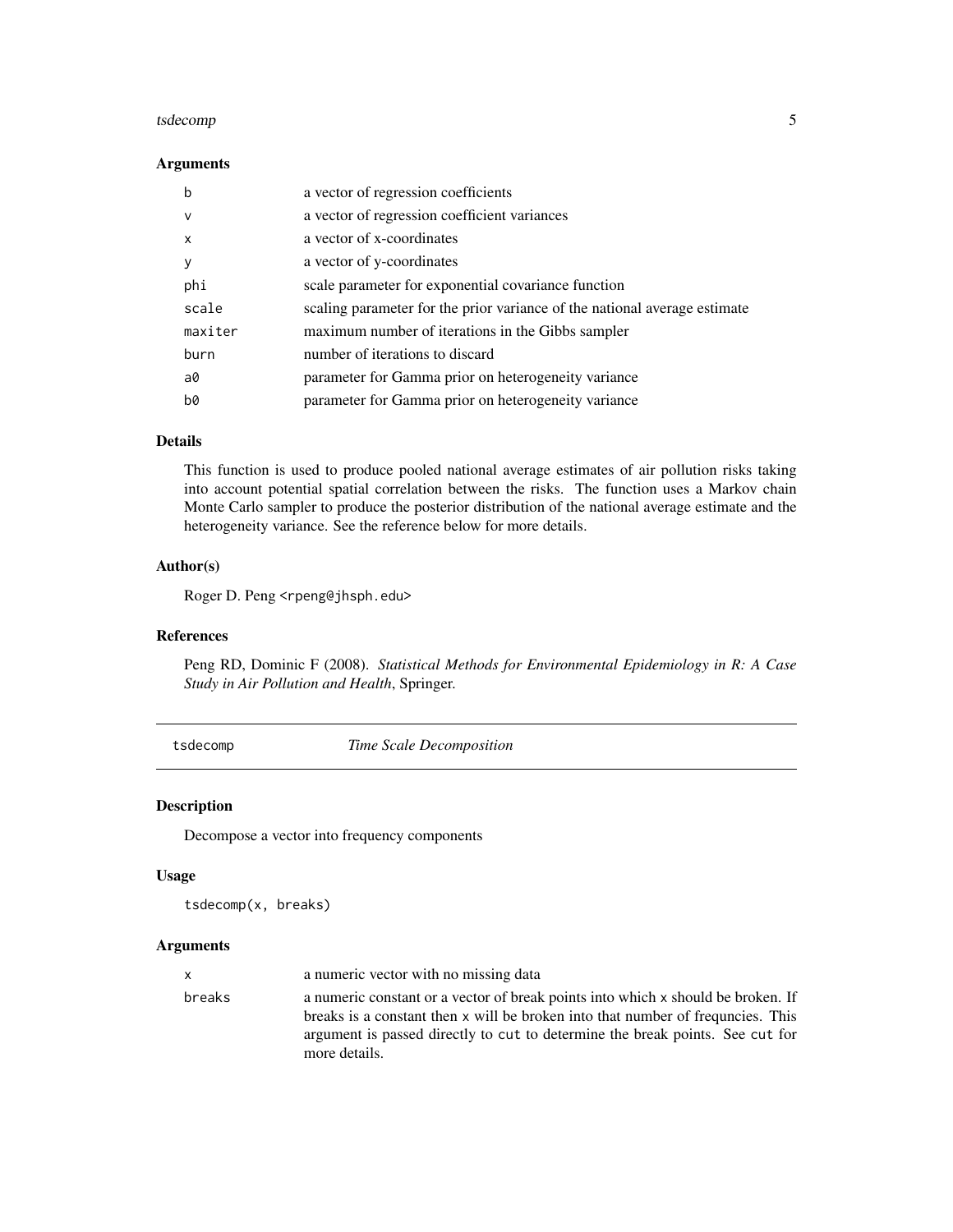#### Value

A matrix with dimension n x m where n is the length of x and m is the number of break categories.

#### Author(s)

Original by Aidan McDermott; revised by Roger Peng <rpeng@jhsph.edu>

#### References

Dominici FD, McDermott A, Zeger SL, Samet JM (2003). "Airborne particulate matter and mortality: Timescale effects in four US cities", American Journal of Epidemiology, 157 (12), 1055–1065.

#### Examples

```
x < - rnorm(101)
freq.x \le tsdecomp(x, c(1, 10, 30, 80))
## decompose x into 3 frequency categories.
## x[,1] represents from 1 to 9 cycles in 101 data points
## x[,2] represents from 10 to 29 cycles in 101 data points
## x[,3] represents from 30 to 50 cycles in 101 data points
## you can only have up to 50 cycles in 101 data points.
```